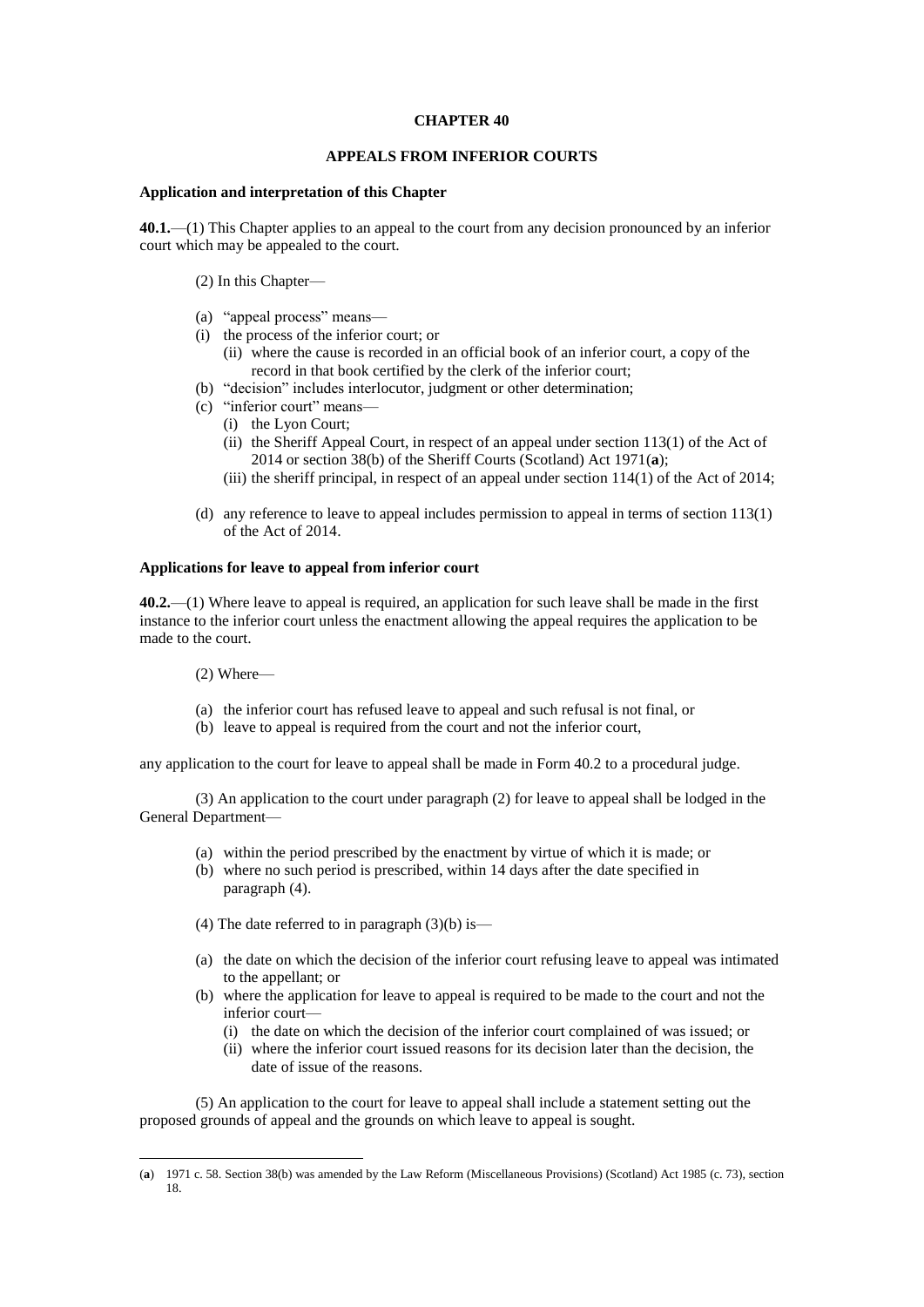- (6) There shall be lodged with an application to the court under paragraph (3)—
- (a) a process in accordance with rule 4.4 (steps of process);
- (b) where applicable—
	- (i) evidence that leave to appeal has been refused by the inferior court;
	- (ii) a copy of the grounds of appeal intimated to the inferior court; and
	- (iii) any note by the inferior court setting out the reasons for its refusal;
- (c) a copy of the decision of the inferior court complained of and any reasons for that decision; and
- (d) where the inferior court itself exercised an appellate function, a copy of the decision of the tribunal from which that appeal was taken and any reasons given for that decision.

### **Determination of applications for leave to appeal from inferior court**

**40.3.**—(1) An application for leave to appeal under rule 40.2 shall, without a motion being enrolled —

- (a) during session, be brought before a procedural judge on the first available day after being made for an order for —
	- (i) service of the application on the respondent and such other person as the procedural judge thinks fit within 7 days of the date of the order or such other period as the procedural judge thinks fit: and
	- (ii) any person on whom the application has been served, to lodge answers, if so advised, within 14 days after the date of service or within such other period as the procedural judge thinks fit: and
- (b) during vacation, be brought before the vacation judge for such an order.

(2) An order for service under paragraph (1) shall include a requirement to intimate the application to the clerk of the inferior court.

(3) Where an application for leave to appeal is served under paragraph (1), evidence of service in accordance with Chapter 16 of these Rules shall be provided to the General Department within 14 days from the date of service.

(4) Within 14 days after expiry of the period within which answers may be lodged, the applicant may apply by motion for the application to be granted.

#### **Time and method of appeal**

**40.4.**—(1) An appeal from an inferior court shall be made–

- (a) within the period prescribed by the enactment by virtue of which the appeal is made; or
- (b) where no such period is prescribed, within 21 days after—
	- (i) the date on which the decision appealed against was given;
	- (ii) where the inferior court issued written reasons for its decision later than the decision, the date on which the written reasons were issued; or
	- (iii) where leave to appeal was granted by the inferior court or application for leave to appeal was made to the court under rule 40.2(2), the date on which leave was granted by the inferior court or the court, as the case may be.

(2) A party seeking to appeal from an inferior court shall mark an appeal by writing a note of appeal in Form 40.4—

- (a) on the interlocutor sheet, minute of court or other written record containing the decision appealed against; or
- (b) where such a decision is not available or the proceedings of the inferior court are recorded in an official book, on a separate sheet lodged with the clerk of the inferior court.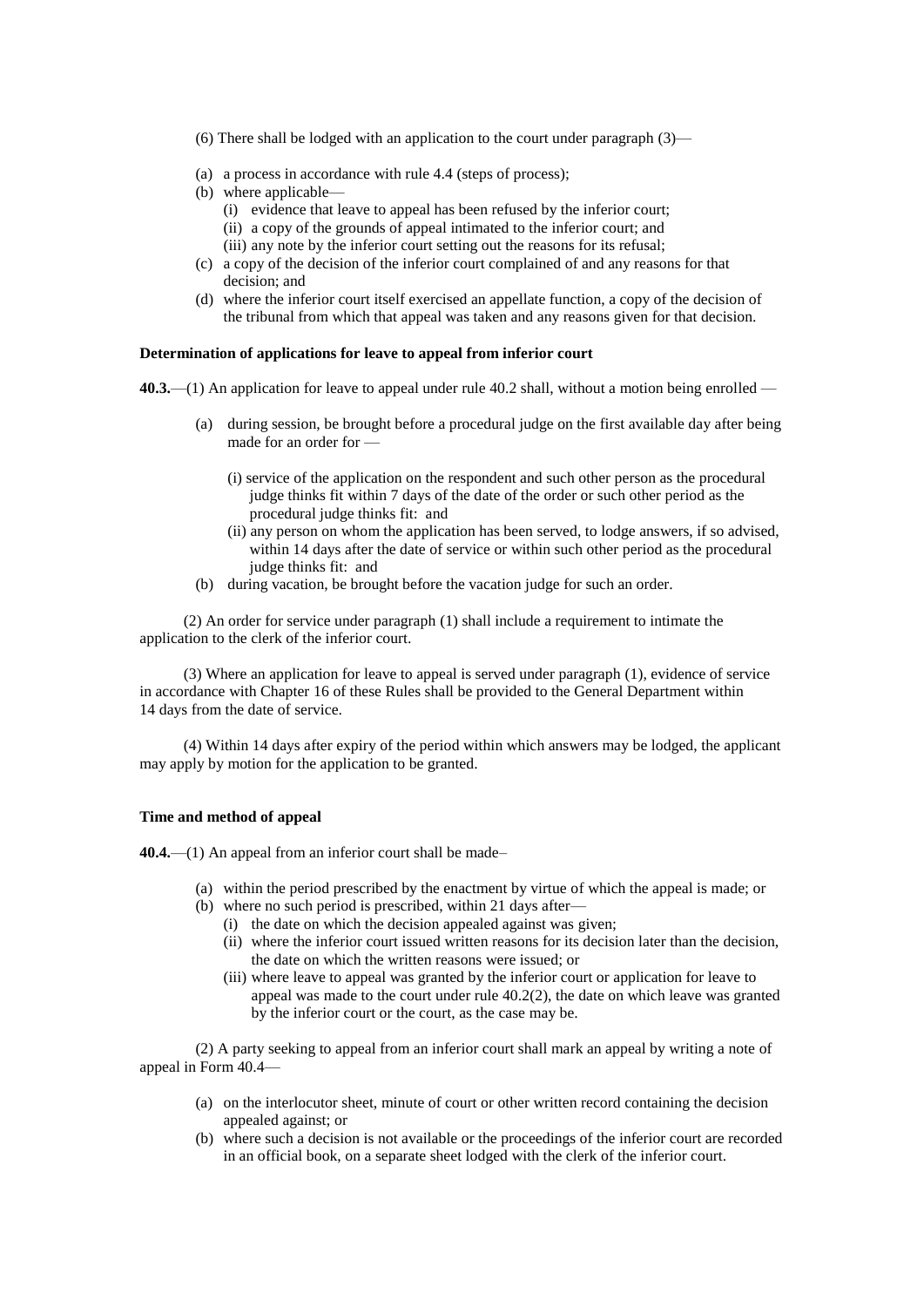- (3) A note of appeal shall—
- (a) be signed by the appellant or his agent;
- (b) bear the date on which its is signed; and
- (c) where the appellant is represented, specify the name and address of the agent who will be acting for him in the appeal.

#### **Leave to appeal out of time**

**40.5.**—(1) An application to allow an appeal to be received outwith the time prescribed for marking an appeal and to proceed out of time shall be included in the note of appeal.

(2) Within 14 days after the date of receipt by the Deputy Principal Clerk of the appeal process from the clerk of the inferior court under rule 40.6(1), the appellant shall apply by motion to allow the appeal to be received outwith the time prescribed for marking an appeal and for leave to proceed out of time.

- (3) The motion enrolled in terms of paragraph (2) shall be disposed of by a procedural judge.
- (4) Where a motion under paragraph (2) is refused, the Deputy Principal Clerk shall—
- (a) give written intimation to the clerk of the inferior court that leave to appeal out of time has been refused; and
- (b) transmit the appeal process and note of appeal to him.

## **Transmission of appeal process**

**40.6.**—(1) Within 4 days after an appeal has been marked, the clerk of the inferior court shall—

- (a) give written intimation of the appeal to every other party and certify on the interlocutor sheet, other record or separate note of appeal, as the case may be, that he has done so; and
- (b) transmit—
	- (i) the appeal process, and
	- (ii) any separate note of appeal,
- to the Deputy Principal Clerk.

(2) On receipt of an appeal process sent to him under paragraph (1), the Deputy Principal Clerk shall—

- (a) mark the date of receipt on the interlocutor sheet, other record or separate note of appeal, as the case may be; and
- (b) give written intimation of that date to the appellant.

(3) Where the clerk of the inferior court or the Deputy Principal Clerk fails to comply with a provision of this rule, the appeal shall not be invalidated; but the court may give such remedy for any disadvantage or inconvenience occasioned thereby as it thinks fit.

# **Procedure following transmission of appeal process**

**40.7.**—(1) Within 14 days after the date of receipt by the Deputy Principal Clerk of the appeal process, each party seeking to appear in the appeal shall—

- (a) give written intimation to the Deputy Principal Clerk of, or
- (b) state by note written on the interlocutor sheet, minute of court, or other record containing the decision appealed against, or on the separate note of appeal, as the case may be,

his name and address and that of his agent (if any).

(2) Subject to rule 40.15(2) (appeals deemed abandoned), within 28 days after the date of receipt by the Deputy Principal Clerk of the appeal process, or the date of the interlocutor granting a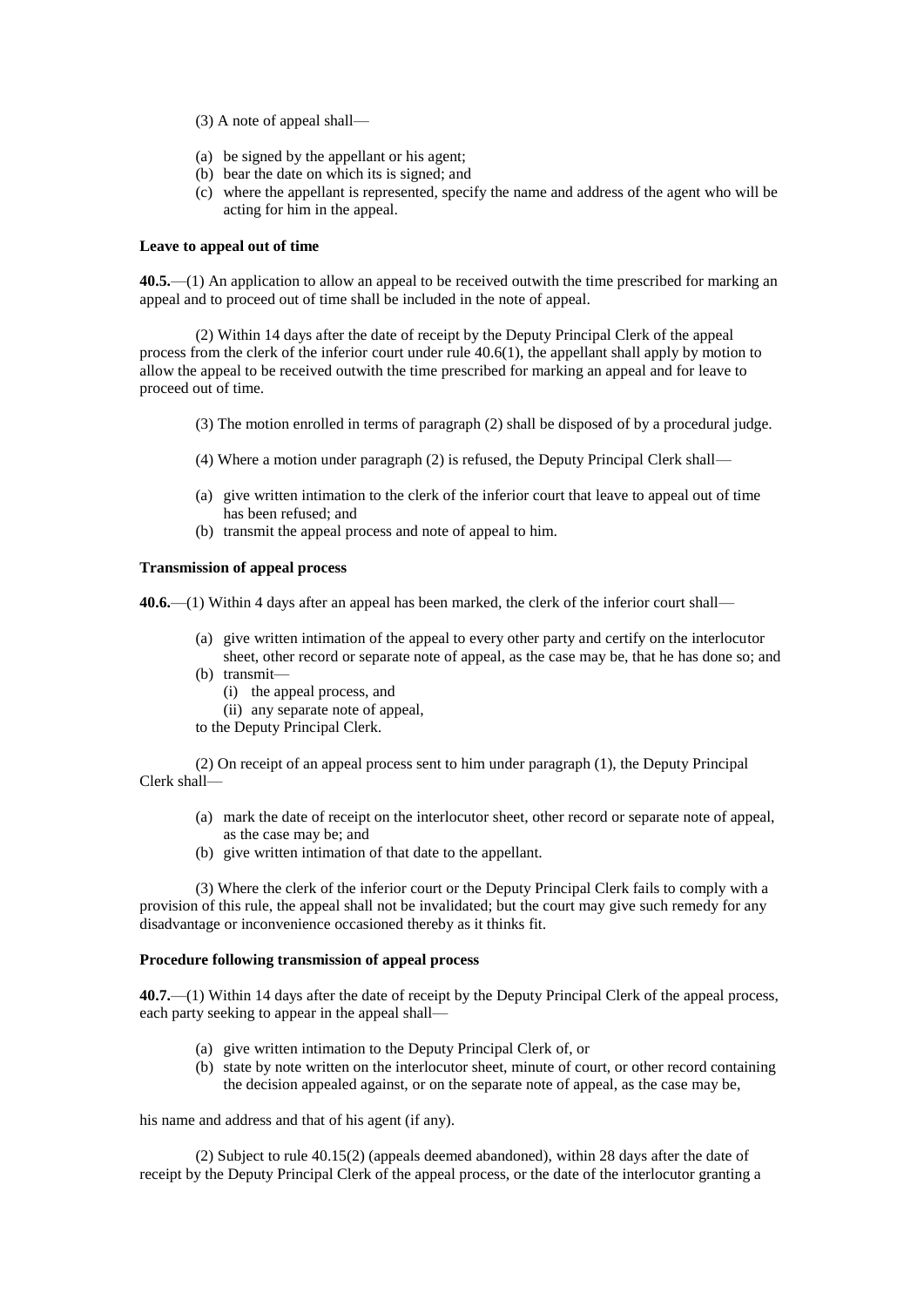motion made under rule 40.5(2) (leave to appeal out of time), whichever is the later, the appellant shall—

- (a) lodge a process, including each part of the appeal process, in accordance with rule 4.4 (steps of process);
- (b) lodge an appeal print in the form of a record which shall contain—
	- (i) the whole pleadings and interlocutors in the cause;
		- (ii) where the appeal is directed at the refusal of the inferior court to allow the pleadings to be amended, the text of the proposed amendment; and
		- (iii) where available, the judgment of the inferior court (including in an appeal in a summary cause under the Act of Sederunt (Summary Cause Rules) 2002(**a**), the stated case of the sheriff, or in an appeal in a simple procedure case, the Decision Form and Appeal Report); and
- (c) send a copy of the appeal print, in accordance with rule 4.6(1) (intimation of steps of process).

# **Sist of process of appeal**

**40.8.**—(1) Within 14 days after the date of receipt by the Deputy Principal Clerk of the appeal process, the appellant may apply by motion to a procedural judge for a sist of process.

(2) On enrolling a motion under rule 40.5(2) (leave to appeal out of time) or under paragraph (1) of this rule, the appellant shall lodge a motion sheet and an interlocutor sheet, if not already lodged.

(3) Where the procedural judge grants a motion under paragraph (1), the period of 28 days mentioned in rule 40.7(2) (lodging process etc.) shall not run during any period in which the appeal is sisted.

(4) The provisions of this rule are without prejudice to the power of the court to sist an appeal, as referred to in rule 40.12.

### **Urgent disposal of appeal**

**40.9.**—(1) Where the appellant seeks urgent disposal of an appeal, he shall, on lodging an appeal print under rule 40.7(2)(b), apply by motion to a procedural judge for urgent disposal of the appeal, specifying in the motion whether he seeks urgent disposal on the Summar Roll or urgent disposal in the Single Bills.

- (2) Where a respondent seeks urgent disposal of an appeal, he shall—
- (a) within the period allowed for opposing the motion, endorse on the motion of the appellant under paragraph (1), or send by post or facsimile transmission a notice of opposition in Form 23.4 including the words "The respondent (*name*) seeks urgent disposal in the Summar Roll" or the words "The respondent (*name*) seeks urgent disposal in the Single Bills", as the case may be; or
- (b) enrol a motion for urgent disposal on the Summar Roll or for urgent disposal in the Single Bills, within 7 days of the respondent intimating his name and address and that of his agent (if any) in terms of rule 40.7(1).

(3) The entry in the rolls in respect of a motion for urgent disposal under this rule shall be starred; and the motion shall call before a procedural judge.

(4) At the hearing of the motion, the parties shall provide the procedural judge with an assessment of the likely duration of the hearing to determine the appeal.

(5) The procedural judge may—

1

<sup>(</sup>**a**) S.S.I. 2002/132, last amended S.S.I. 2009/402.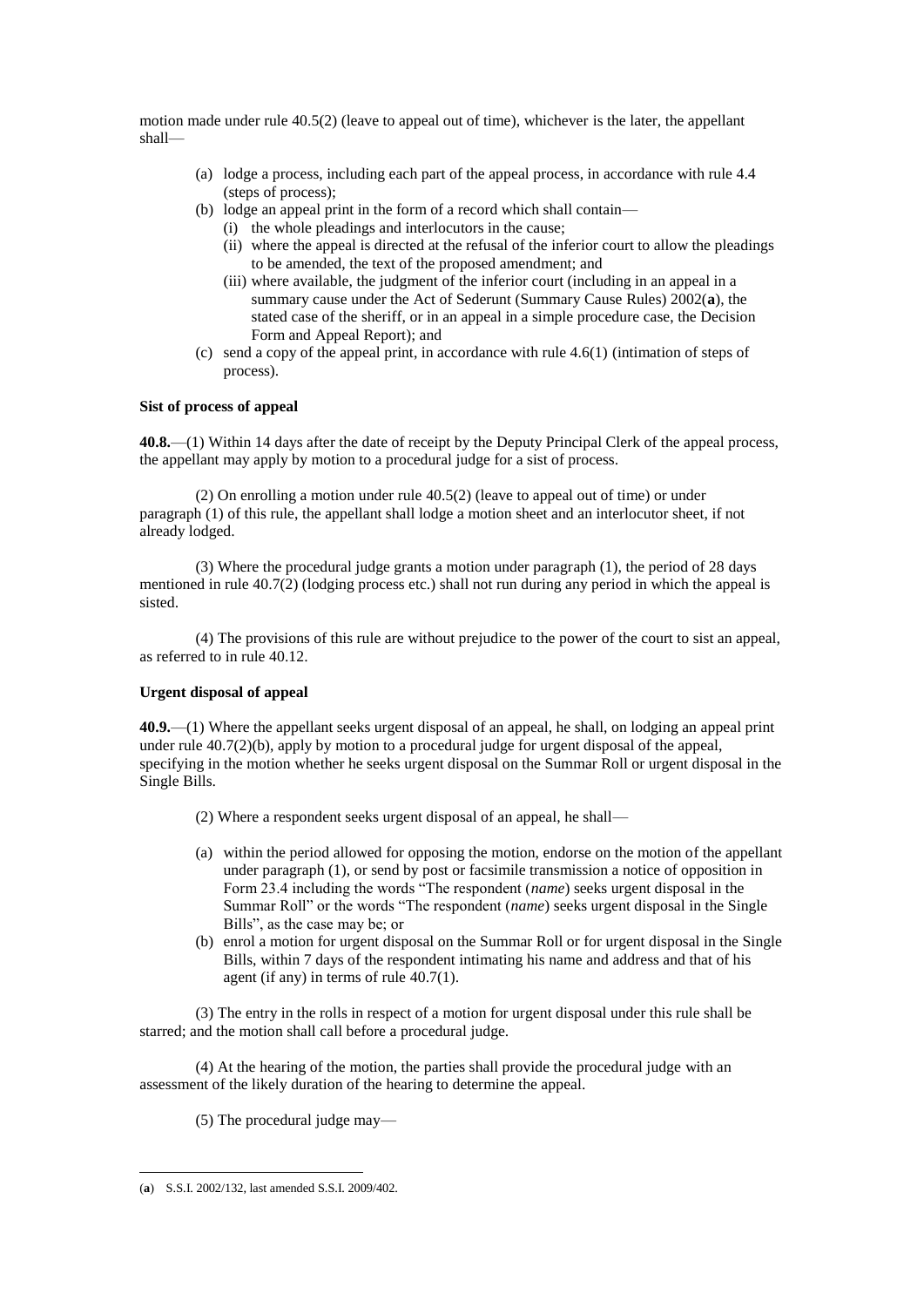- (a) grant the motion for urgent disposal and either appoint the cause to the Summar Roll for hearing or direct that the cause be heard in the Single Bills;
- (b) refuse the motion for urgent disposal.

(6) Where the procedural judge grants the motion for urgent disposal, he may make such order as to the future timetabling of, and procedure in, the appeal as he thinks fit.

(7) Rules 40.10 to 40.14 shall apply to an appeal in respect of which the procedural judge has granted a motion for urgent disposal only to the extent that he so directs.

### **Required application for urgent disposal of appeal against certain interlocutors**

**40.9A** On lodging an appeal print under rule 40.7(2)(b) in respect of an appeal marked against an interlocutor of an inferior court containing an order made under section 11(1) of the Children (Scotland) Act 1995, the appellant shall seek urgent disposal of the appeal under rule 40.9(1) **Objections to the competency of appeals**

**40.10.**—(1) Any party other than the appellant may object to the competency of an appeal made under this Chapter by—

- (a) lodging in process; and
- (b) serving on the appellant,

a note of objection in Form 40.10.

(2) Where the Deputy Principal Clerk considers that an appeal made under this Chapter may be incompetent he may (whether or not any party has lodged and served a note of objection under paragraph (1)) refer the question of competency to a procedural judge at any time within the period of 14 days after receipt by the Deputy Principal Clerk of the appeal process..

(3) Where the Deputy Principal Clerk refers a question of competency, he shall intimate to the parties the grounds on which he considers that question of competency arises.

(4) A note of objection may be lodged, , only within 14 days after the expiry of the period specified in rule 40.7(2) (lodging process etc.).

(5) Where a note of objection is lodged, or the Deputy Principal Clerk has referred a question of competency, the Keeper of the Rolls shall—

- (a) allocate a diet for a hearing before a procedural judge; and
- (b) intimate the date and time of that diet to the parties.

(6) Each party shall, within the period of 14 days after the date on which a note of objection is lodged or a question of competency is referred by the Deputy Principal Clerk—

- (a) lodge in process; and
- (b) serve on the other party,

a note of argument giving fair notice of the submissions which the party intends to make as to competency.

(7) At the hearing allocated under paragraph (5), the procedural judge may—

- (a) refuse the appeal as incompetent;
- (b) direct that the appeal is to proceed as if the note of objection had not been lodged or the question not been referred, whether under reservation of the question of competency or having found the appeal to be competent; or
- (c) refer the question of competency to a bench of three or more judges;

and he may make such order as to expenses or otherwise as he thinks fit.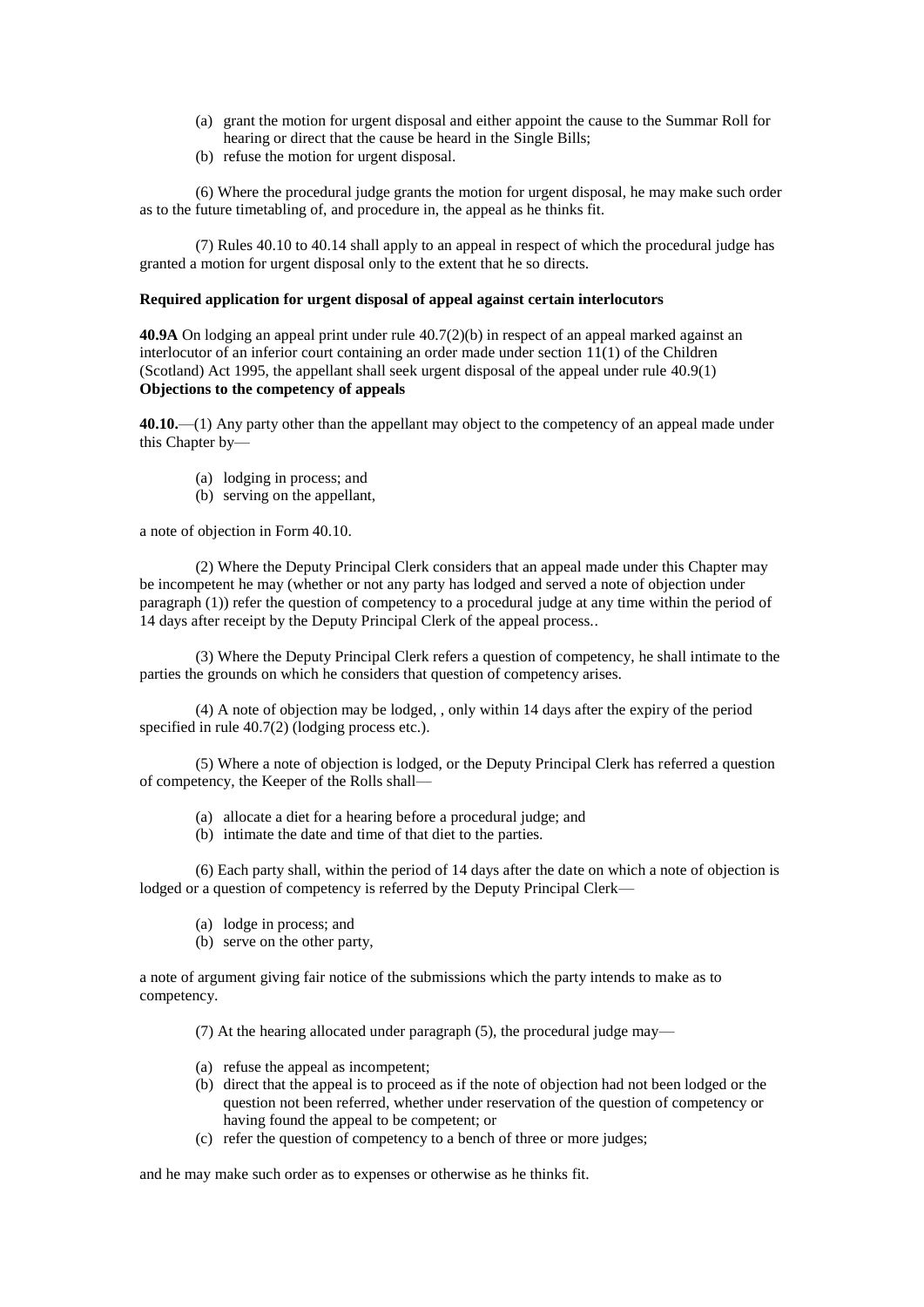(8) Where a procedural judge refers a question of competency under paragraph  $(7)(c)$ , the cause shall be put out for a hearing in the Single Bills before a Division of the Inner House comprising three or more judges.

- (9) At the hearing in the Single Bills arranged under paragraph (8), the Inner House may—
- (a) dispose of the objection to competency;
- (b) appoint the cause to the Summar Roll for a hearing on the objection;
- (c) reserve the objection until grounds of appeal have been lodged and order such grounds to be lodged;
- (d) reserve the objection for hearing with the merits.

# **Timetable in appeal from inferior court**

**40.11.**—(1) The Keeper of the Rolls shall—

- (a) issue a timetable in Form 40.11, calculated by reference to such periods as are specified in this Chapter and such other periods as may be specified from time to time by the Lord President, stating the date by which the parties shall comply with the procedural steps listed in paragraph (2) and the date and time of the hearing allocated in terms of subparagraph (b) of this paragraph; and
- (b) allocate a diet for a procedural hearing in relation to the appeal, to follow on completion of the procedural steps listed in paragraph (2).
- (2) The procedural steps are—
- (a) the lodging of a process in accordance with rule  $40.7(2)(a)$ ;
- (b) the lodging and sending a copy of the appeal print in accordance with rule  $40.7(2)(b)$ ;
- (c) the enrolling of any motion for a sist of process in terms of rule 40.8;
- (d) the lodging of grounds of appeal and answers;
- (e) the lodging of appendices to the appeal print or, as the case may be, the giving of intimation that the appellant does not intend to lodge any appendices;
- (f) the lodging of notes of argument; and
- (g) the lodging of estimates of the length of any hearing on the Summar Roll or in the Single Bills which is required to dispose of the appeal.
- (3) The Keeper of the Rolls shall take the steps mentioned in paragraph (1)—
- (a) where no note of objection has been lodged and no question of competency has been referred by the Deputy Principal Clerk within the period mentioned in rule 40.10(4), within 7 days of the expiry of that period;
- (b) where a procedural judge has made a direction under rule  $40.10(7)(b)$ , within 7 days after the date that direction was made; or
- (c) where a question of competency has been referred to a bench of three or more judges and—
	- (i) an interlocutor has been pronounced sustaining the competency of the appeal under rule 40.10(9)(a) or following a Summar Roll hearing under rule 40.10(9)(b), or
	- (ii) an interlocutor has been pronounced under rule  $40.10(9)(c)$  or (d), within 7 days after the date of that interlocutor.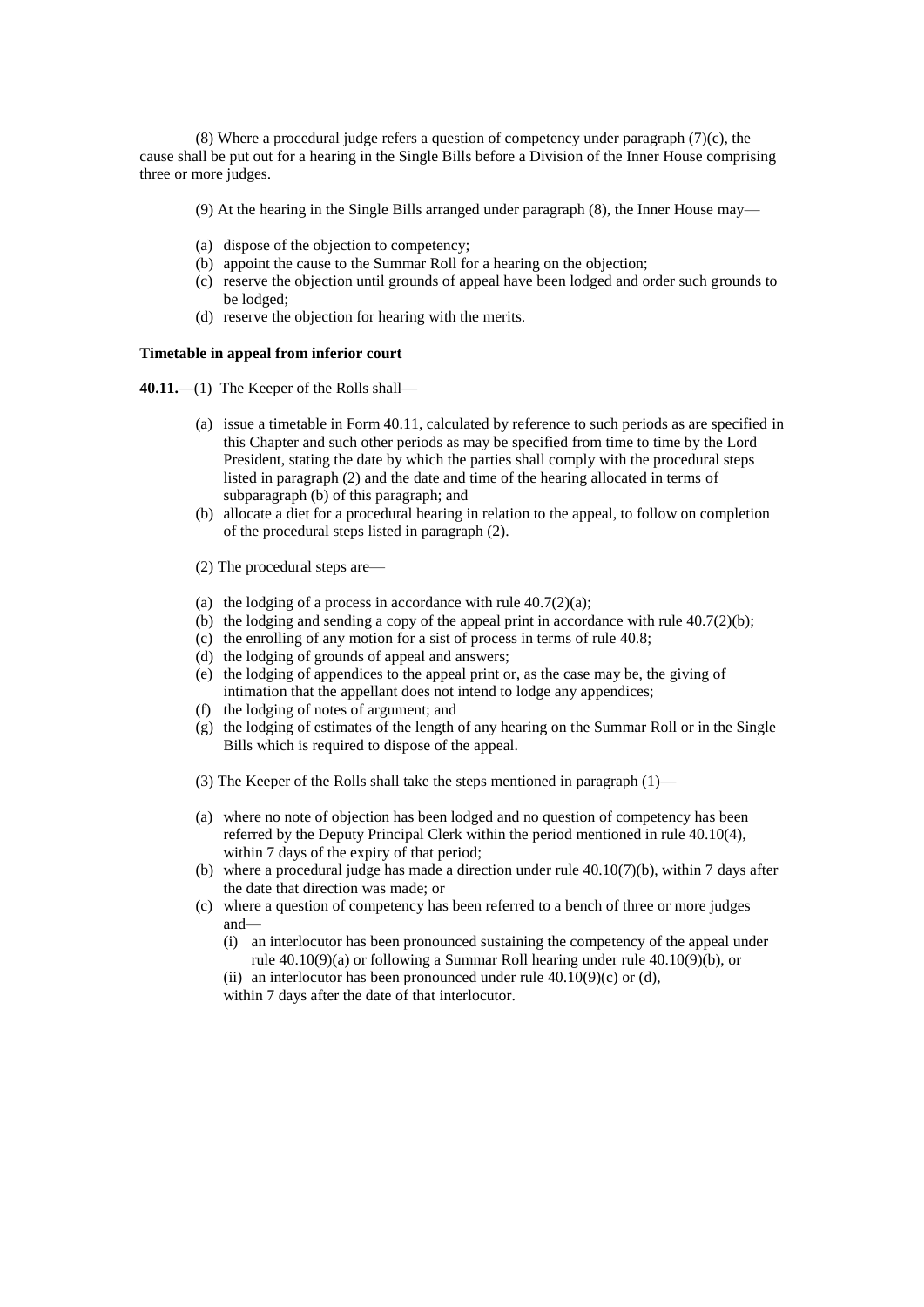### **Sist or variation of timetable in appeal from inferior court**

**40.12.**—(1) An appeal under this Chapter may be sisted or the timetable may be varied on the application by motion of any party.

- (2) An application under paragraph (1) shall be—
- (a) placed before a procedural judge; and
- (b) granted only on special cause shown.
- (3) The procedural judge before whom an application under paragraph (1) is placed may—
- (a) determine the application;
- (b) refer the application to a bench of three or more judges; or
- (c) make such other order as he thinks fit to secure the expeditious disposal of the appeal.
- (4) Where the timetable is varied, the Keeper of the Rolls may —
- (a) discharge the procedural hearing fixed under rule  $40.11(1)(b)$ ;
- (b) fix a date for a procedural hearing; and
- (c) issue a revised timetable in Form 40.11.
- (5) Upon recall of a sist, the Keeper of the Rolls may —
- (a) fix a date for a procedural hearing; and
- (b) issue a revised timetable in Form 40.11.

# **Failure to comply with timetable in appeal from inferior court**

**40.13.**—(1) Where a party fails to comply with the timetable, the Keeper may, whether on the motion of a party or otherwise, put the appeal out for a hearing before a procedural judge.

- (2) At a hearing under paragraph (1), the procedural judge may—
- (a) in any case where the appellant or a respondent fails to comply with the timetable, make such order as he thinks fit to secure the expeditious disposal of the appeal;
- (b) in particular, where the appellant fails to comply with the timetable, refuse the appeal; or
- (c) in particular, where a sole respondent fails or all respondents fail to comply with the timetable, allow the appeal.

### **Procedural hearing in appeal from inferior court**

**40.14.**—(1) At the procedural hearing fixed under rules 40.11(1)(b), 40.12(4)(b) or (5)(a), the procedural judge shall ascertain, so far as reasonably practicable, the state of preparation of the parties. (2) The procedural judge may—

- (a) appoint the appeal to the Summar Roll for a hearing and allocate a date and time for that hearing;
- (b) appoint the appeal to the Single Bills for a hearing and allocate a date and time for that hearing; or
- (c) make such other order as he thinks fit to secure the expeditious disposal of the appeal.

# **Appeals deemed abandoned**

**40.15.**—(1) If an appellant fails—

- (a) to apply by motion in accordance with rule  $40.5(2)$  (leave to appeal out of time), or
- (b) to comply with the requirements of rule  $40.7(2)$  (lodging process etc.), he shall be deemed to have abandoned his appeal on the expiry of the period for marking an appeal or for complying with the requirements of rule 40.7(2), as the case may be.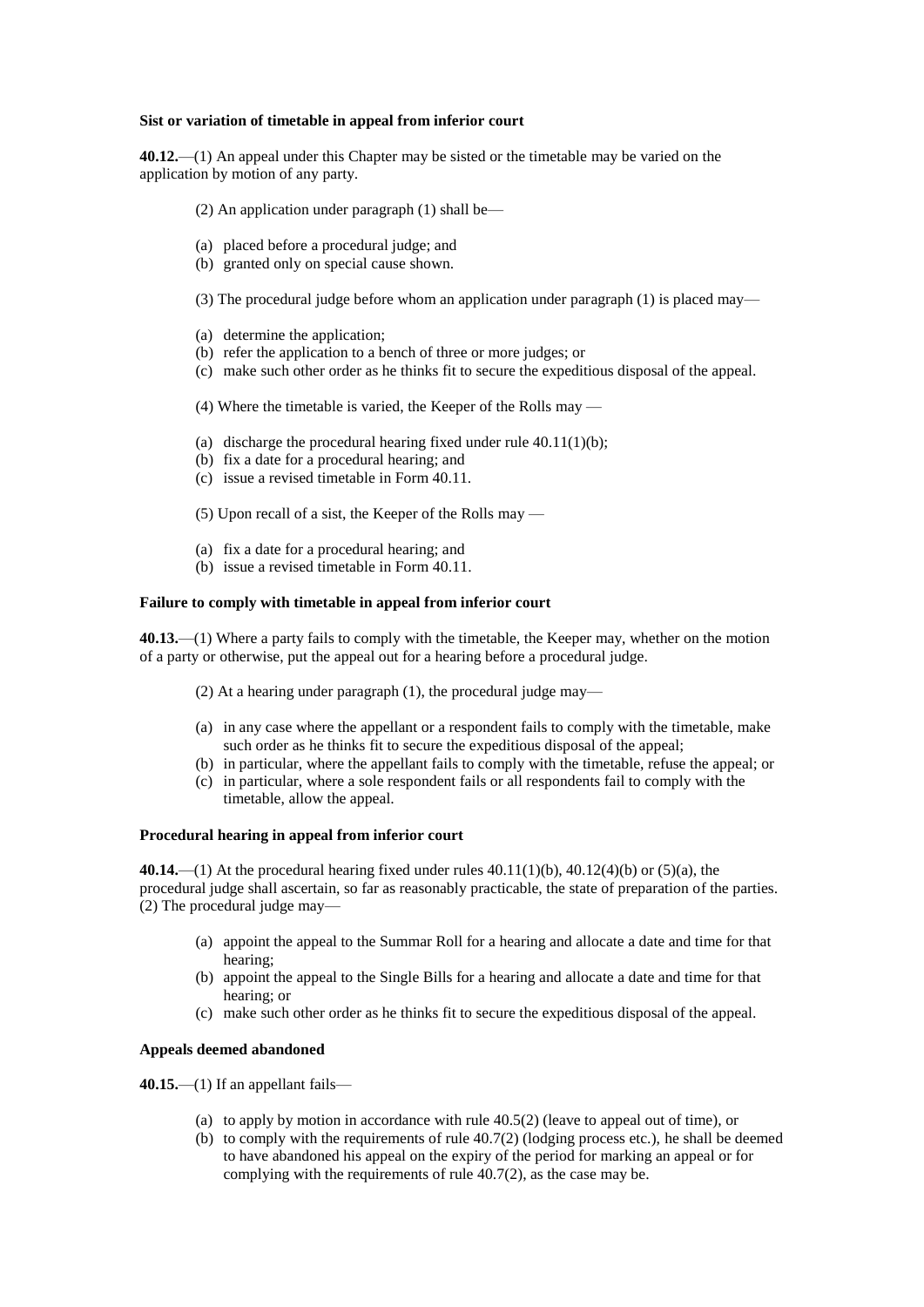(2) Where an appeal has been deemed to be abandoned by reason of paragraph (1)(b), a respondent may, within 7 days after the date on which the appeal is deemed to be abandoned, comply with the requirements of rule 40.7(2) (lodging process etc.) and thereafter insist in the appeal as if it had been marked by him; and the following provisions of this Chapter applying to an appellant shall, with the necessary modifications, apply to an appeal by a respondent under this paragraph.

(3) Where a respondent insists on an appeal under paragraph (2), the appellant shall be entitled to insist in the appeal notwithstanding that his appeal has been deemed to be abandoned.

(4) If, on the expiry of the period of 7 days after the date on which an appeal is deemed to be abandoned by virtue of paragraph (1)—

- (a) the appellant has not been reponed under rule 40.16, and
- (b) a respondent does not insist in the appeal under paragraph (2) of this rule, the decision appealed against shall be treated in all respects as if no appeal had been marked, and the Deputy Principal Clerk shall transmit the appeal process to the clerk of the inferior court in accordance with paragraph (5) of this rule.

(5) Where an appeal process falls to be transmitted to the inferior court under paragraph (4), the Deputy Principal Clerk shall—

- (a) write on the interlocutor sheet, minute of court or other record containing the decision appealed against or on the separate note of appeal, as the case may be, a certificate in Form 40.15;
- (b) send the appeal process to the clerk of the inferior court; and
- (c) give written intimation to each party to the appeal of the date on which the appeal process was transmitted.

(6) Where an appeal is deemed to be abandoned under paragraph (1) and has been transmitted to an inferior court under paragraph (5)—

- (a) a respondent in the appeal may apply by motion to that court for an award of the expenses of the abandoned appeal; and
- (b) the inferior court shall on such motion grant decree for payment to that respondent of those expenses as taxed by the Auditor of the Court of Session.

## **Reponing against deemed abandonment**

**40.16.**—(1) An appellant may, within 7 days after the date on which the appeal has been deemed to be abandoned under rule 40.15(1), apply by motion to a procedural judge to be reponed.

(2) A procedural judge may grant a motion under paragraph (1) on such conditions as to expenses or otherwise as he thinks fit.

(3) On enrolling a motion under paragraph (1), the appellant shall lodge a process (or such necessary steps of process as have not already been lodged) and an appeal print.

### **Amendment of pleadings in appeals**

**40.17.**—(1) Where, after an appeal has been marked, any party applies by motion to have the pleadings amended in terms of a minute of amendment and answers, he shall apply for a direction as to further procedure.

(2) Where it appears that the amendment makes a material change to the pleadings, the Inner House may set aside the decision, or recall the interlocutor of the inferior court appealed against and remit the cause back to the inferior court for a further hearing.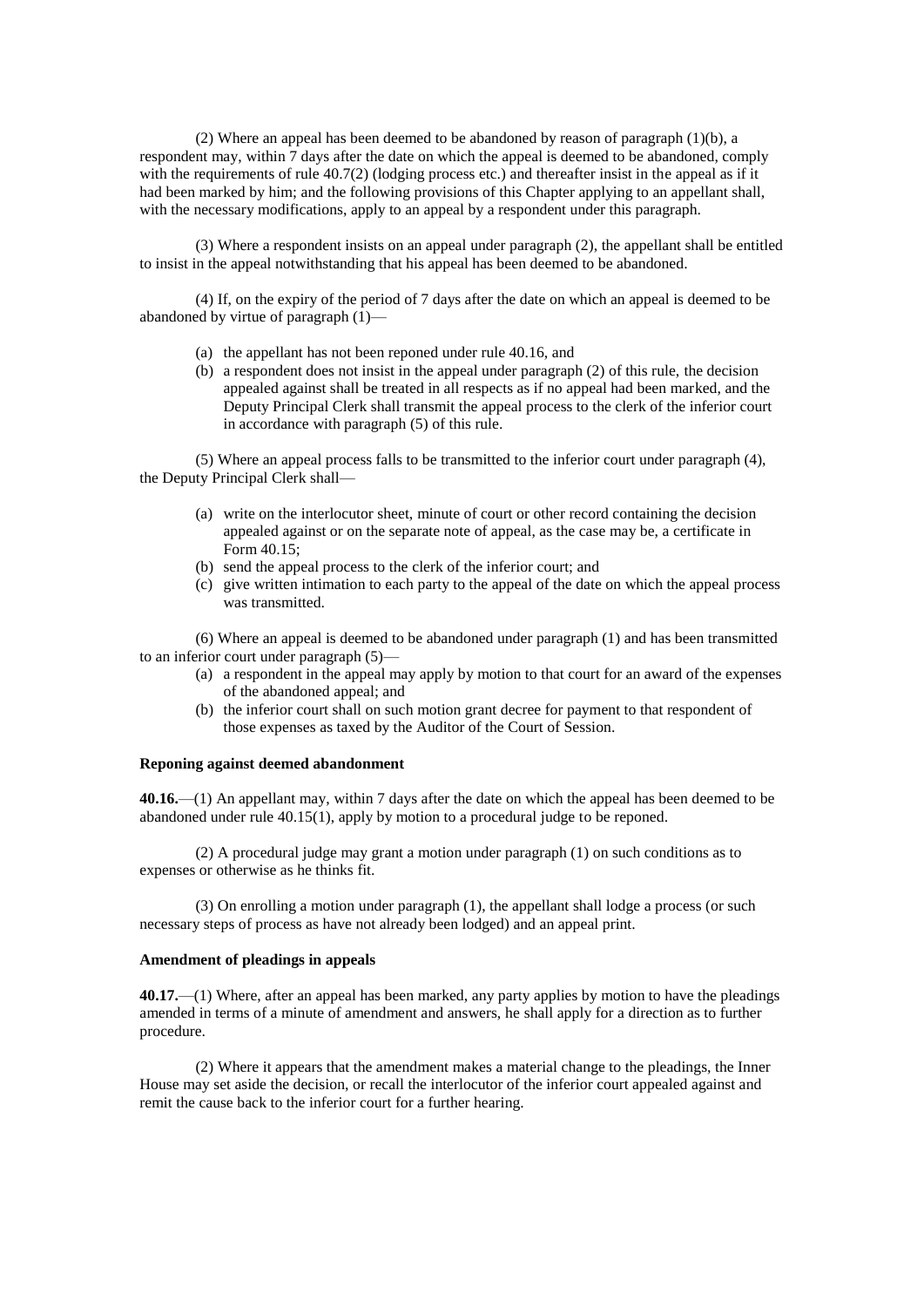### **Grounds of appeal**

**40.18.**—(1) Grounds of appeal shall consist of brief specific numbered propositions stating the grounds on which it is proposed to submit that the appeal should be allowed.

(2) On lodging grounds of appeal, the party lodging them shall—

- (a) lodge three copies of them in process; and
- (b) send a copy of them to every other party.

(3) A party who has lodged grounds of appeal or answers to the grounds of appeal may apply by motion to amend the grounds or answers, on cause shown.

(4) An application under paragraph (3) shall include any necessary application under rule 40.12(1).

# **Lodging of appendices in appeals**

**40.19.**—(1) Where, in an appeal under this Chapter, the appellant considers that it is not necessary to lodge an appendix to the appeal print, the appellant shall, by the relevant date specified in the timetable—

- (a) give written intimation of that fact to the Deputy Principal Clerk; and
- (b) send a copy of that intimation to each respondent.

(2) Where the appellant provides intimation under paragraph (1), a respondent may apply to a procedural judge, by motion, for an order requiring the appellant to lodge an appendix.

(3) An application under paragraph (2) shall include specification of the documents that the respondent seeks to have included in the appendix.

(4) Where an application is made under paragraph (2), a procedural judge may make an order requiring the appellant to lodge any appendix that the procedural judge considers necessary, within such time as the procedural judge may specify.

(5) An order under paragraph (4) may only be granted by a procedural judge after having heard parties.

(6) Paragraph (7) applies where—

- (a) a respondent seeks to submit for consideration by the court notes of evidence or documents in respect of which the appellant has given written intimation to the respondent that the appellant does not intend to include in his appendix; and
- (b) a procedural judge has not made an order under paragraph (2) requiring the appellant to lodge an appendix which includes such notes of evidence or documents.

(7) The respondent shall incorporate such notes or documents in an appendix which he shall lodge within such period as is specified by the procedural judge in disposing of the application under paragraph (4).

(8) Where, in any appeal other than one in which intimation is given under paragraph  $(1)$ —

- (a) the judgment of the inferior court has not been included in the appeal print, or
- (b) it is sought to submit notes of evidence or documents for consideration by the court, the appellant shall lodge an appendix incorporating such documents within such period as shall be specified in the timetable.